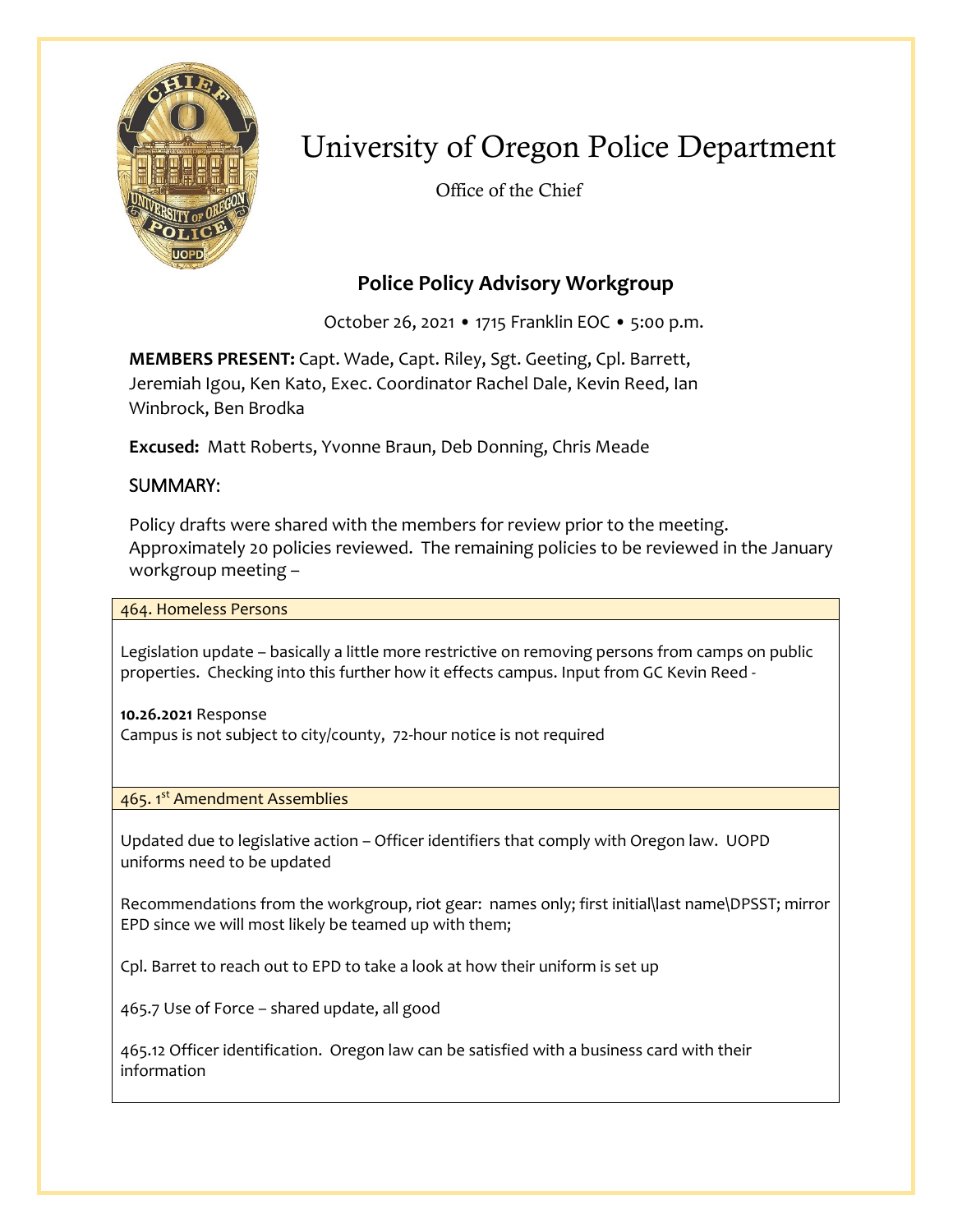514. Impaired Driving

HB 3140 – Legislative action impacts its content. The update should be accepted and implemented as soon as possible. HB effective upon passage, added psilocybin to the list of substances for which a urine test may be administered. Changes to this policy include: ADDITIONAL REQUIREMENTS FOR URINE SAMPLES and ADDITIONAL TESTING have been updated to include psilocybin

810. Protected Information

Name change – no significant changes

900. Custody Searches

Minor change 4.2 some refer back to another chapter, trying to clean these up. Worked with DA's for sufficient policy

1002. Evaluation of Employees

Update – few word changes from FTEP to PTO

Update to Evaluation Distribution

1003. Special Assignments

Cleaned up 1003.3

1013.1014. Sick Leave Combo

The whole policy was redone – attached old and attached new draft. Make sure consistent with the family leave act and combined as 1013.

VP Reed asked if there is a gap when there is the CBA does campus policy cover - worth looking at. Recommend policy be deleted and go with university policy

1017.1018. Combo Smoking

This could be similar to 1013 with the exception of a take home vehicle -

1021.1022 Combo Seatbelts

Revamping – draft is 1021, current policy is 1022

1023.1024 Combo Body Armor

Body Armor- draft is 1023, current is 1024. Looked at release notes from 2016

1027. Request for Change of Assignment